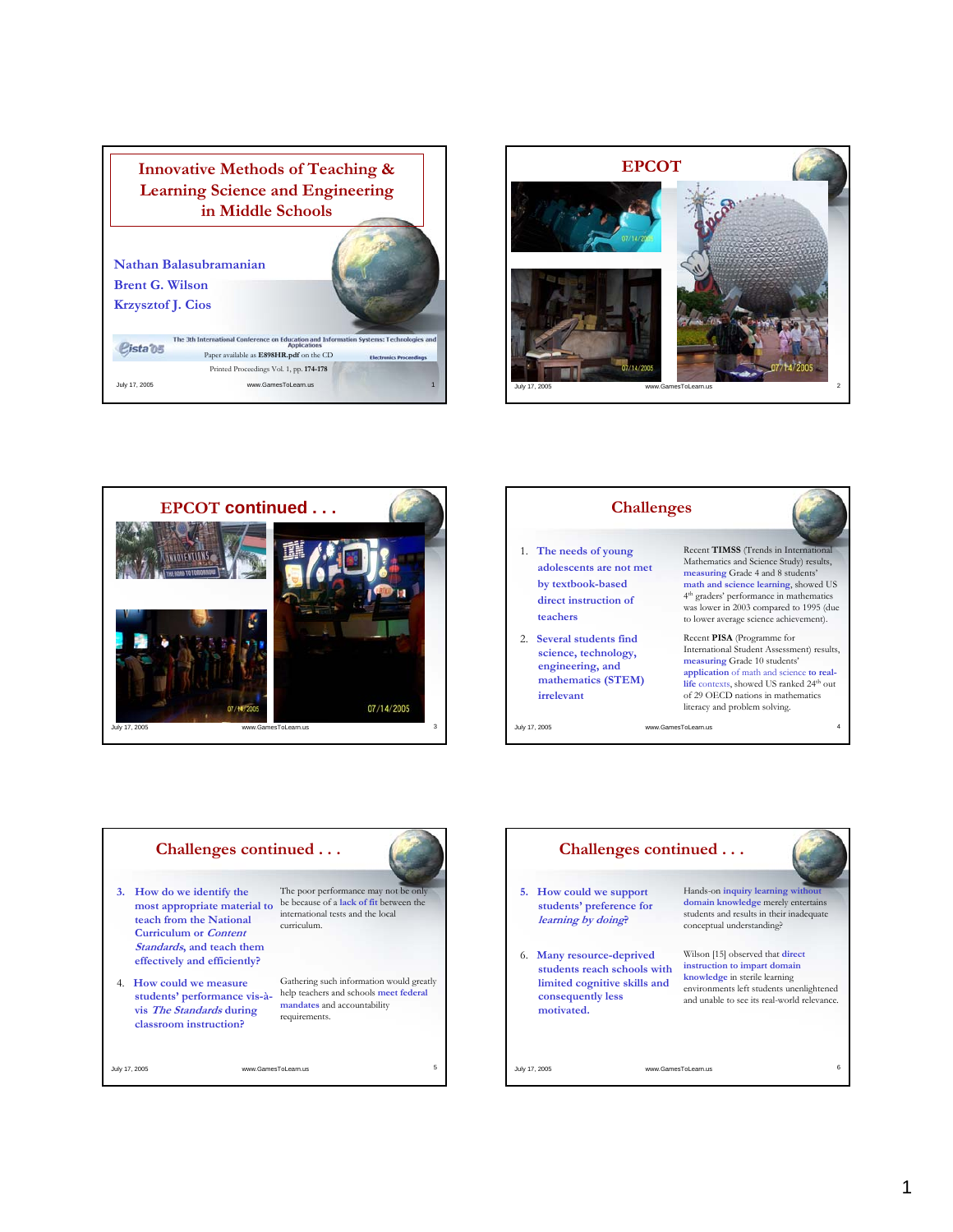## **Inquiry or Direct Instruction?**



To cope with this **dilemma**, we describe **a framework** that seeks to immerse all students in a progression of guided inquiry hands-on activities to facilitate their conceptual STEM understanding, starting with **STRONG\*** and proceeding to less guided forms of inquiry learning.

## \* STRONG is an acronym for

STRuctured-scenario ONline Games

July 17, 2005 **www.GamesToLearn.us** 









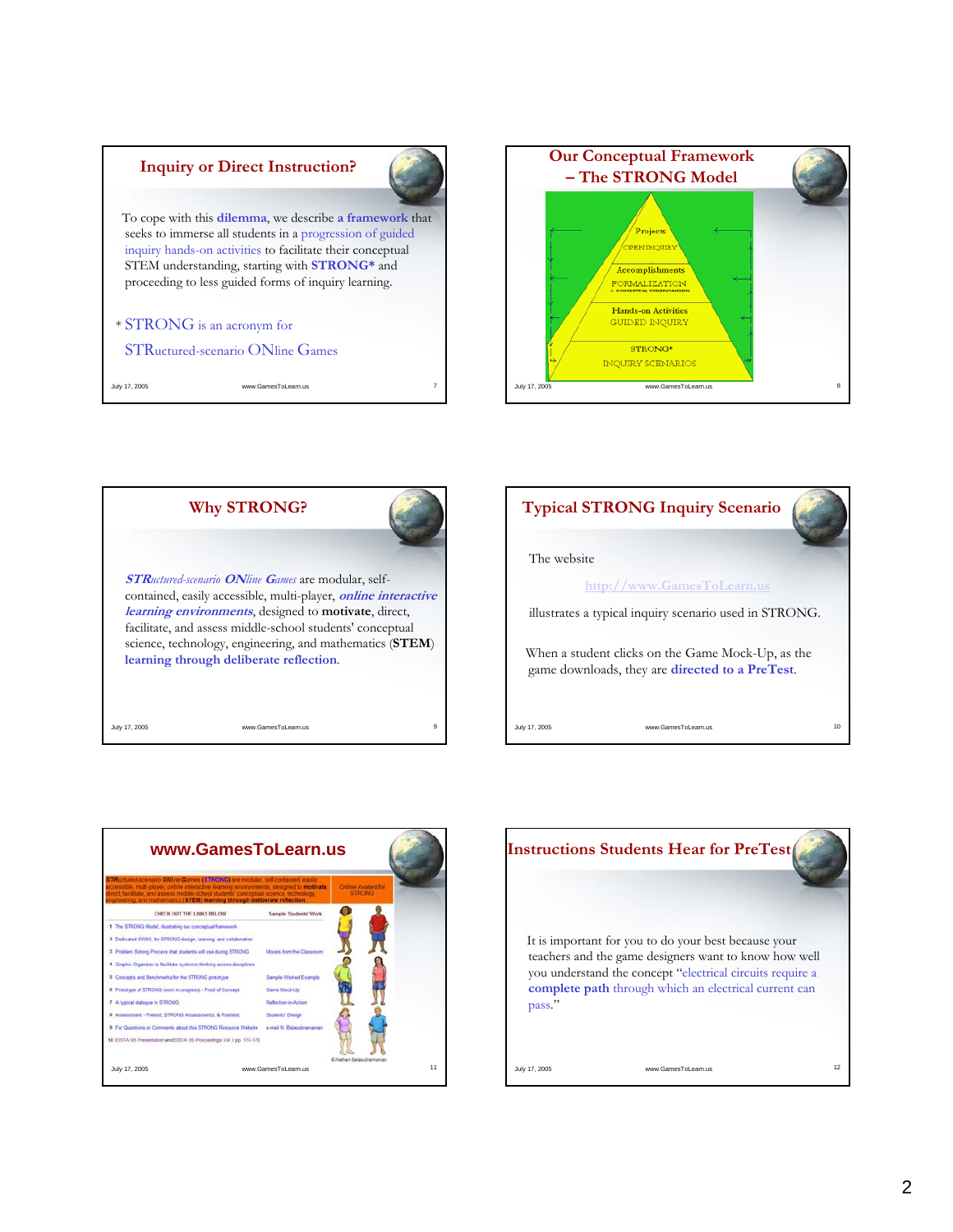









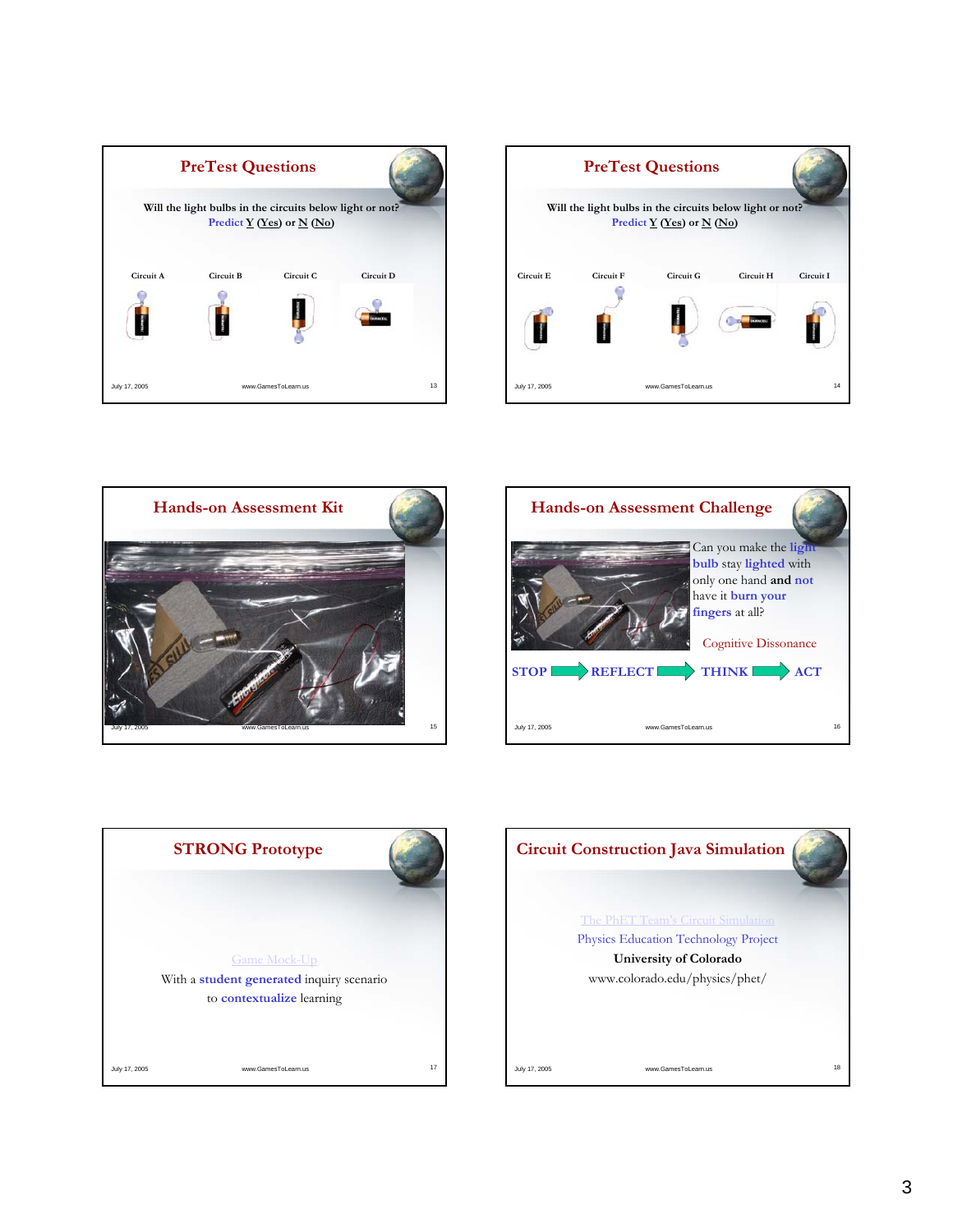







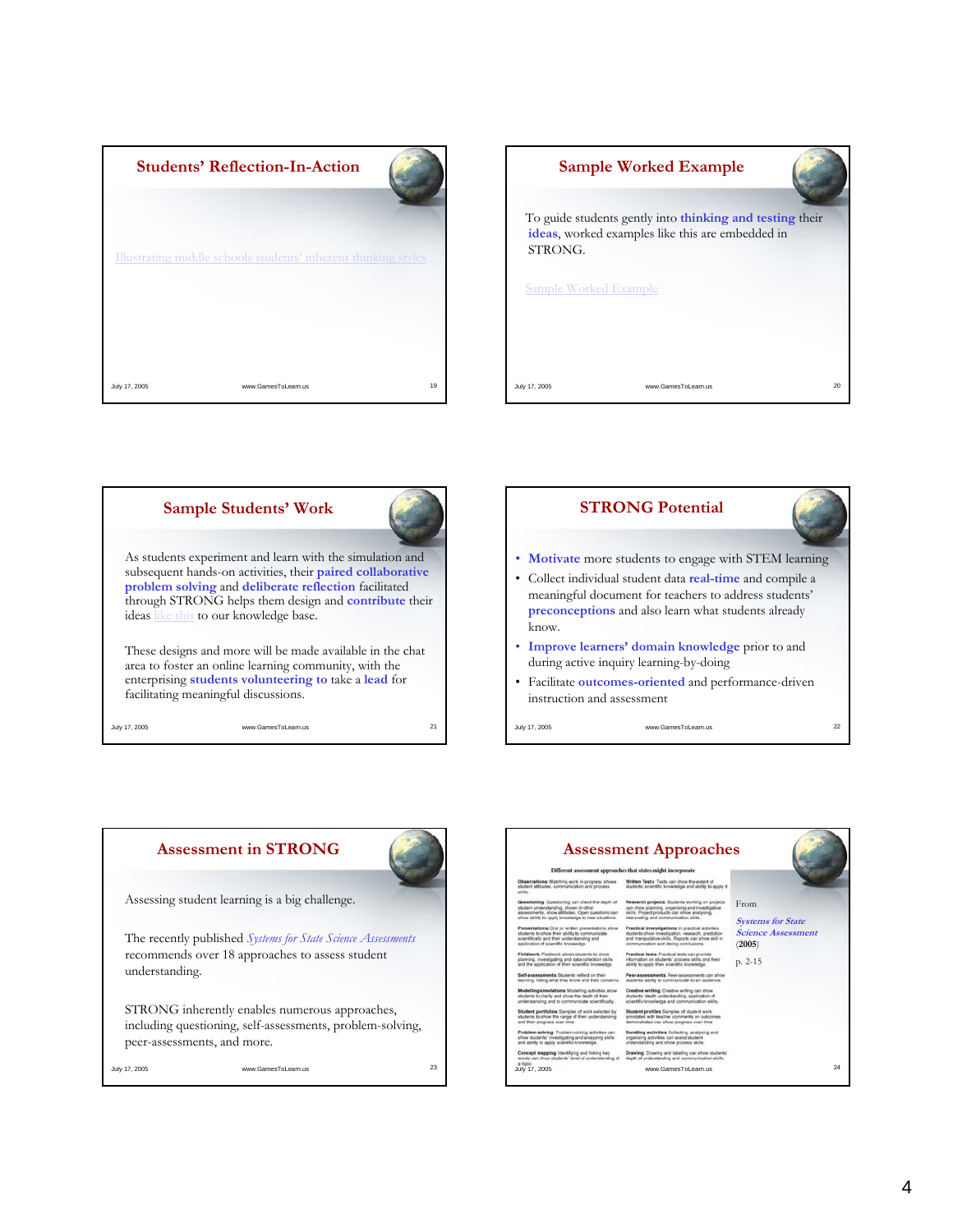| <b>Embedded Assessments in STRONG</b>                                                                                                                                                                                                           |    |
|-------------------------------------------------------------------------------------------------------------------------------------------------------------------------------------------------------------------------------------------------|----|
| When students are ready to test their understanding of a<br>concept, say, "electrical circuits require a complete loop<br>through which an electrical current can pass," they answer<br>six questions that promote their higher order thinking. |    |
| Their performance in these six questions, as a team,<br>determine their <b>score</b> at the end of the game.                                                                                                                                    |    |
| July 17, 2005<br>www.GamesToLearn.us                                                                                                                                                                                                            | 25 |